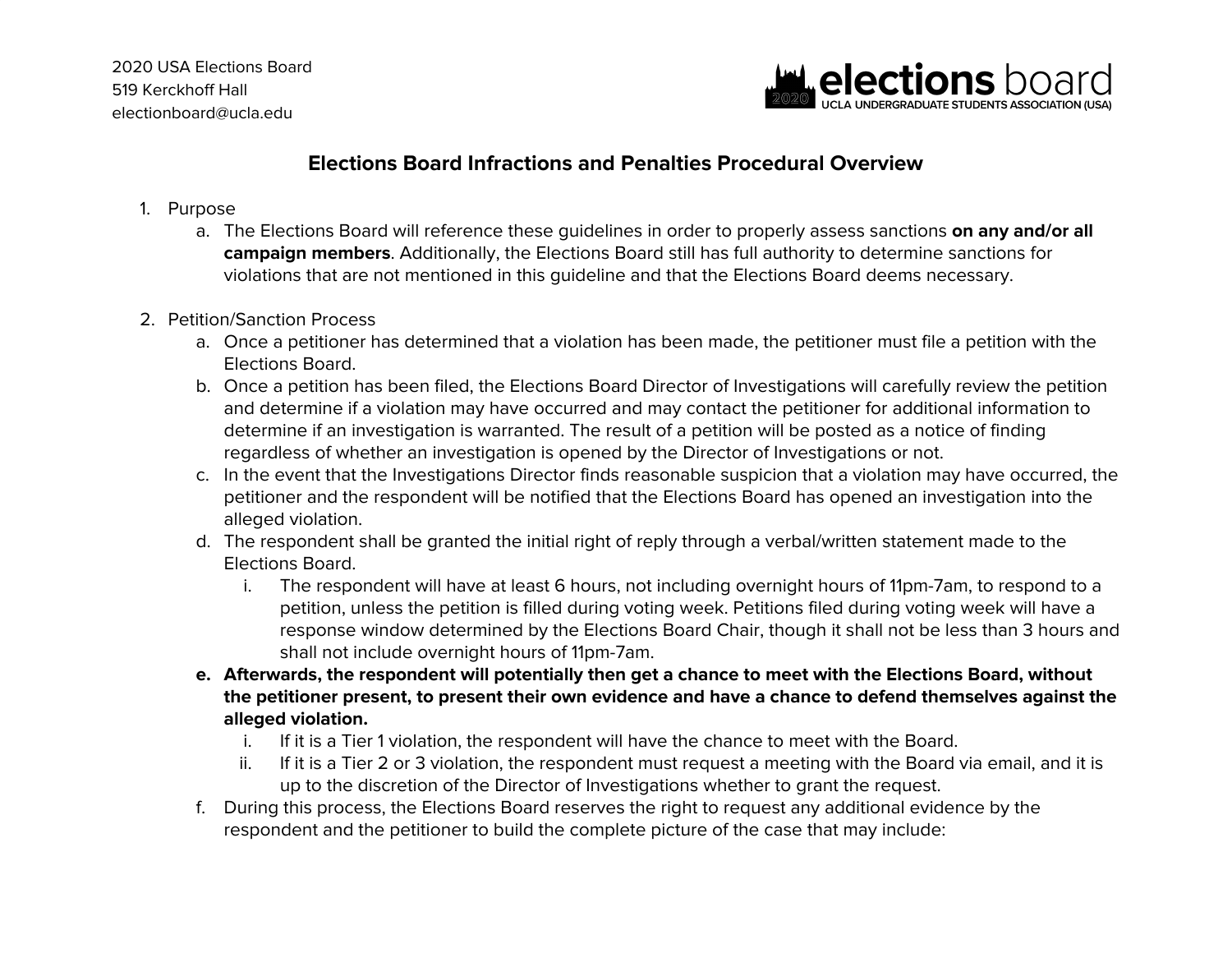2020 USA Elections Board 519 Kerckhoff Hall electionboard@ucla.edu



- i. Requesting additional evidence from the petitioner.
- ii. Requesting additional evidence from the respondent.
- iii. Meeting with the petitioner to gather any additional evidence that the petitioner may have in regard to their petition.
- iv. Meeting with the respondent to gather any additional evidence that the respondent may have in regard to the alleged violation.
- g. The Elections Board will then deliberate, carefully weighing all the evidence that each side has presented, and decide how to proceed.
- h. If, after deliberation, the Elections Board has deemed that a violation did occur, the respondent will be notified immediately of the sanction and the reasoning for such sanction. The same process will ensue if a violation was not determined to be made. All notices of findings shall be promptly posted on the Elections Board website.
- i. The respondent will be bound by the terms of the sanction, and if found to have violated the terms of the sanction, will be subject to further investigation and additional penalties determined by the Elections Board.
- j. Article 8 of the Election Code provides a list of prohibited behaviors for candidates; however, everyone publicly campaigning is responsible for all rules stated in the Election Code.

#### 3. Notes

- a. All campaign members involves: candidates, designated campaign representatives, campaign staff, slate candidates, slate signatories, slate general members/supporters, student organizations, general students who are campaigning. This is an updated definition that builds on the Election Code.
- b. The Elections Board must go through the petition/sanction process laid out in this document within 48 hours.
- c. The respondent must be given the chance to tell their side of the story and present whatever evidence they deem necessary to help their case to the Elections Board. This does not apply in certain instances (i.e. posts missing tags/hashtags) as determined by the Elections Board Chair.
- d. The Elections Board has full authority to determine sanctions for violations not mentioned in this guideline and that the Elections Board deems necessary.
- e. The severity of a sanction is at the discretion of the Elections Board
- f. During voting week, the sanction process will be shortened from 48 hours to 24 hours.
- g. This document in no way restricts the Elections Board from doing what they see fit in a certain **circumstance or situation.**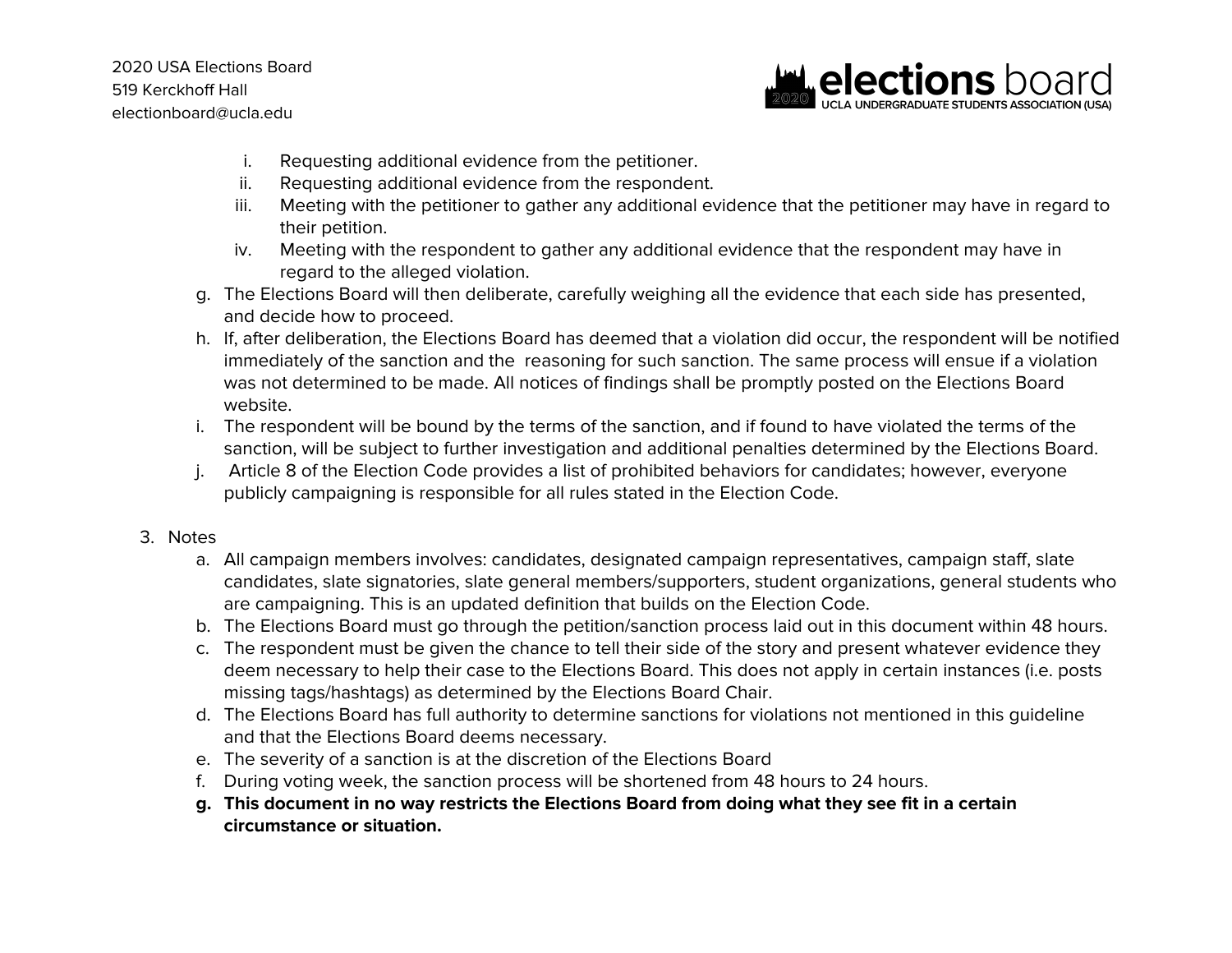2020 USA Elections Board 519 Kerckhoff Hall electionboard@ucla.edu



#### **Infractions and Penalties Guidelines**

The Elections Board will reference these guidelines in order to properly assess sanctions on **any/and or all campaign members** (a definition that includes candidates, designated campaign representative, campaign staff, slate candidates, slate signatories, slate general members/supporters, student organizations, students who are publicly supporting a campaign, etc.) that violate the Election Code.

The following lists of infractions are categorized into tiers, with Tier 1 being violations that adversely affect the integrity of the election, Tier 2 being violations that have the potential to do so, and Tier 3 being all other complaints. **The list of prohibited behaviors and penalties is not complete**: Members of a campaign should reference the Election Code for a full list of prohibited behaviors, and the Elections Board retains the right to levy other sanctions at their discretion. **Complaints** that involve allegations of violations of the Student Conduct Code (e.g., assault, theft, harassment, etc.) will be referred **to the Office of Student Conduct.**

Additionally, the Elections Board still has full authority to determine sanctions for all violations, whether they are or are not mentioned in these guidelines, and that the Board/Chair deems necessary.

| <b>Infraction</b>                                                                                                                                                                                                                                                    | <b>Potential Penalties</b>                                                                                                                                      |
|----------------------------------------------------------------------------------------------------------------------------------------------------------------------------------------------------------------------------------------------------------------------|-----------------------------------------------------------------------------------------------------------------------------------------------------------------|
| Usage of false information that includes but is not limited to<br>information about oneself, slate affiliation, past/current<br>position.                                                                                                                            | Public apology, corrections of posts, online campaigning<br>suspensions on some or all platforms, disqualification at the<br>discretion of the Elections Board. |
| Campaigning to an Association member as they vote or<br>engaging in voter coercion. For the purposes of these<br>guidelines, voter coercion is defined as the act of<br>threatening, intimidating, or otherwise interfering with a<br>person's right to vote freely. | Public apology, online campaigning suspensions on some<br>or all platforms, disqualification at the discretion of the<br><b>Elections Board.</b>                |

## **Tier 1**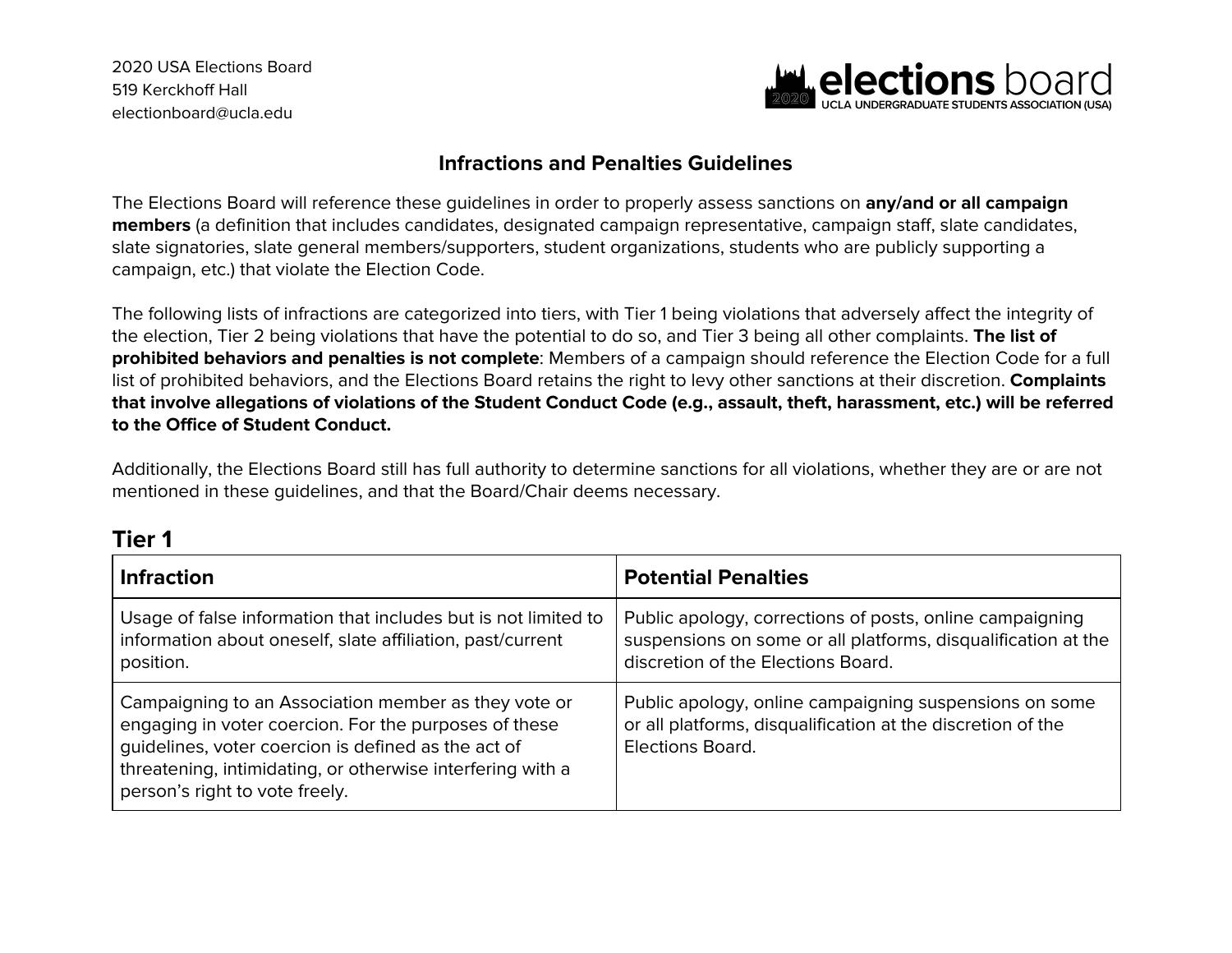

| Falsifying or forging any documents or signatures<br>submitted to, approved by, or verified by the Elections<br>Board.                                                                   | Removal of forged or falsified documentation along with<br>any posts/documents/etc made as a result of said<br>falsification, resubmission of forms if possible, suspension<br>of online campaigning on some or all platforms, potential<br>disqualification at the discretion of the Elections Board. |
|------------------------------------------------------------------------------------------------------------------------------------------------------------------------------------------|--------------------------------------------------------------------------------------------------------------------------------------------------------------------------------------------------------------------------------------------------------------------------------------------------------|
| Presumptive naming of titles and circulating staff<br>applications prior to election results being released,<br>pressuring others Association members not to run for a<br>position, etc. | Public apology, suspension of online campaigning on some<br>or all platforms, potential disqualification at the discretion of<br>the Elections Board.                                                                                                                                                  |
| Failing to attend orientation or to provide a valid excuse for<br>it.                                                                                                                    | Disqualification.                                                                                                                                                                                                                                                                                      |

Other infractions not present in this table include: finance violations that include but are not limited to failure to disclose expenditures, exceeding spending limit, falsification of records, not declaring donations, and using USA funds.

# **Tier 2**

| <b>Infraction</b>                                                                                              | <b>Potential Penalties</b>                                                                                                                                                  |
|----------------------------------------------------------------------------------------------------------------|-----------------------------------------------------------------------------------------------------------------------------------------------------------------------------|
| Campaigning in person.                                                                                         | Public apology, suspension of online campaigning on some<br>or all platforms, potential disqualification at the discretion of<br>the Elections Board for multiple offenses. |
| Campaigning outside of leafleting hours and during the<br>voting period.                                       | Deletion of offending posts or other media publicly<br>released, suspension of online campaigning on some or all<br>platforms that were used.                               |
| Failing to comply with a willful order from the Elections<br>Board that includes obstruction of investigation. | Suspension of online campaigning on some or all platforms,<br>increased severity of previous sanctions, if any.                                                             |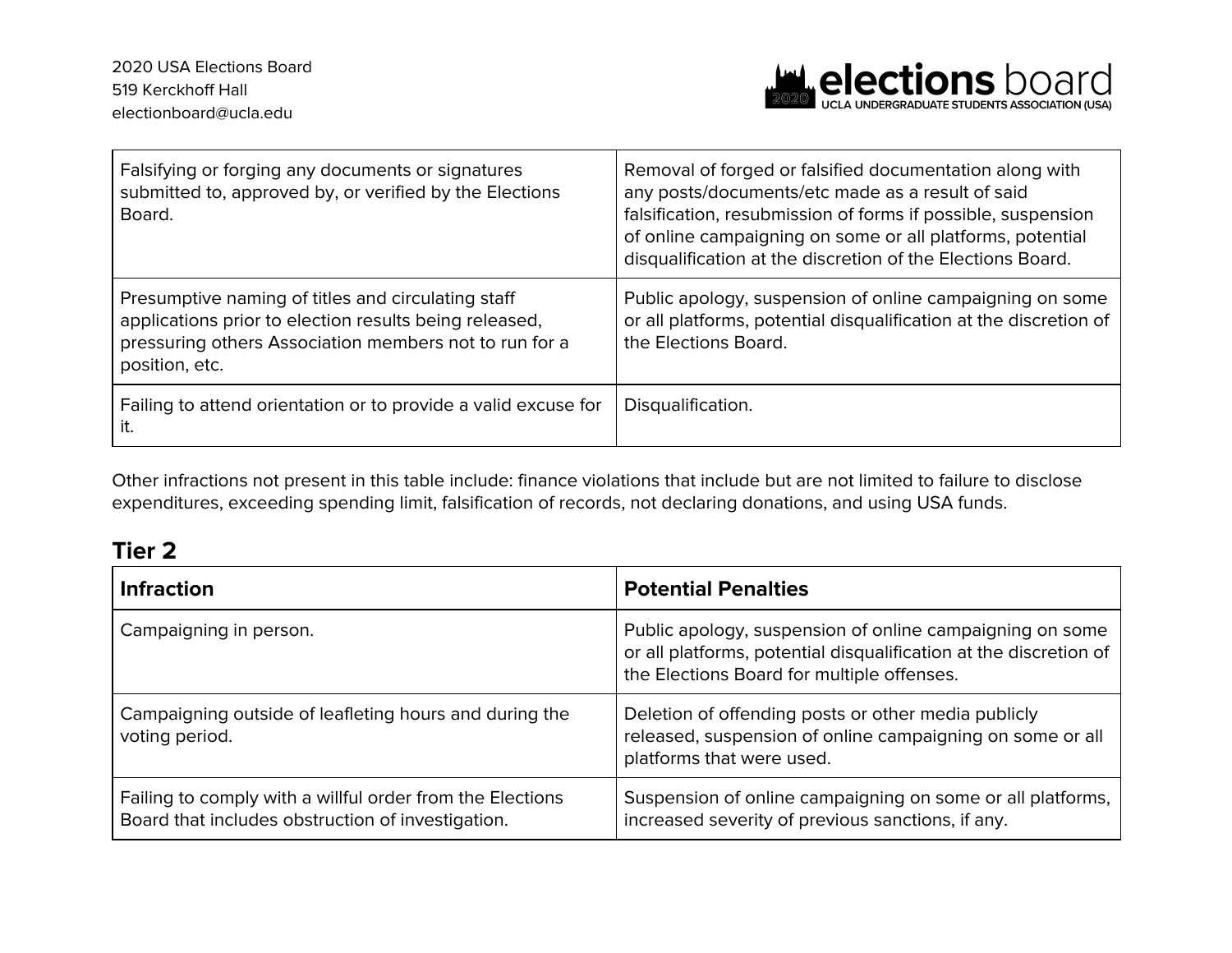

| Failing to adhere to debate or event protocols.                   | Removal from debate/event, suspension of online<br>campaigning on some or all platforms.                                                                        |
|-------------------------------------------------------------------|-----------------------------------------------------------------------------------------------------------------------------------------------------------------|
| Allowing access to campaign websites prior to campaign<br>period. | Access to the website prohibited for as many days as made<br>accessible prior to campaign period, suspension of online<br>campaigning on some or all platforms. |

Other infractions not present in this table include: usage of campus postal system or student government photocopy charge cards, failing to adhere to endorsement rules, livestreaming without the approval of the Elections Board or not sending the Board the recording afterward, and making unapproved announcements in UCLA classes on Zoom, written or verbal.

## **Tier 3**

| <b>Infraction</b>                                                                                   | <b>Potential Penalties</b>                                                                                                                                                                                        |
|-----------------------------------------------------------------------------------------------------|-------------------------------------------------------------------------------------------------------------------------------------------------------------------------------------------------------------------|
| Incorrect or missing hashtags, disclaimers, or tags from<br>social media posts.                     | Rectification of posts, which includes adding the missing<br>hashtags, disclaimers, or tags, deletion of posts altogether,<br>suspension of online campaigning on the platform(s) the<br>posts were published on. |
| Use or publication of any campaign literature that is not<br>stamped with the Elections Board logo. | Removal/confiscation of campaign literature that has been<br>publicly posted, suspension of online campaigning on the<br>platform(s) the literature was published on.                                             |

Other infractions not present in this table include: bad faith or excessive use of the complaint system. For the purposes of these guidelines, bad faith is defined as the intent to deceive.

**Note:** Online campaigning includes: